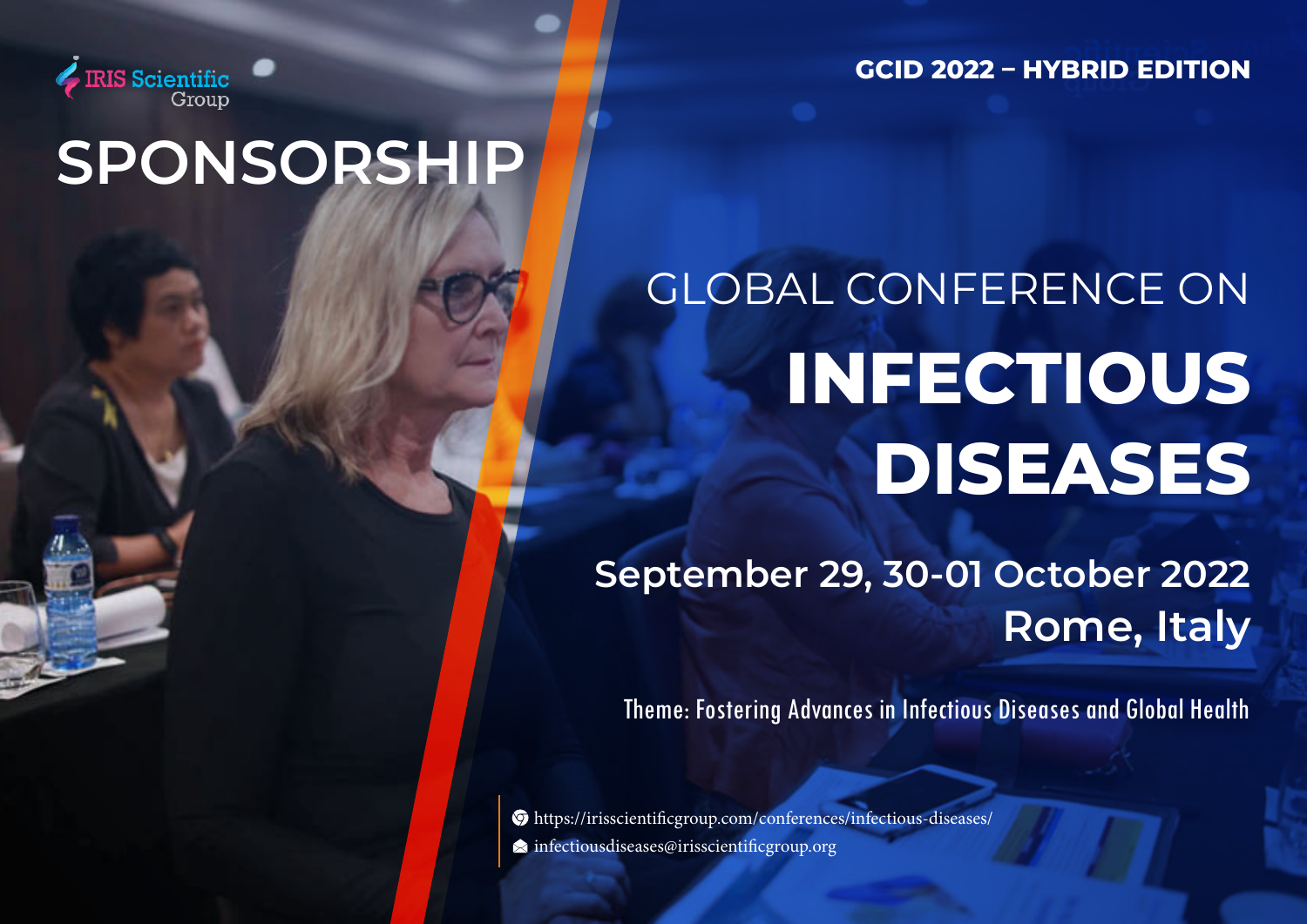## **SPONSORSHIP**

GCID 2022 is dedicated to offer the most dynamic and inclusive conference featuring the latest innovation and advances in the field of Dental and Oral Health.

2

#### **CONNECT WITH YOUR TARGET AUDIENCE**

Partnering with GCID 2022 means more than making the right contacts; It means being connected to the right people with the right level of influence, and you are allied with a globally respected organizations and leaders in the Dental and Oral Health.

### **TOP REASONS TO BECOME A SPONSOR/EXHIBIT AT GCID 2022**

- Increase brand awareness by sponsoring attendee favorites and must-attend events.
- Show your brand's strength to your competition.
- Multiple opportunities for professional networking, concept selling and brand positioning
- Meet new contacts and strengthen key relationships
- Engage in networking opportunities with attendees and speakers
- Increase awareness of your organization among influential food science decision makers
- Meet clients and new prospects face to face
- Involvement in GCID 2022 is all about building brand awareness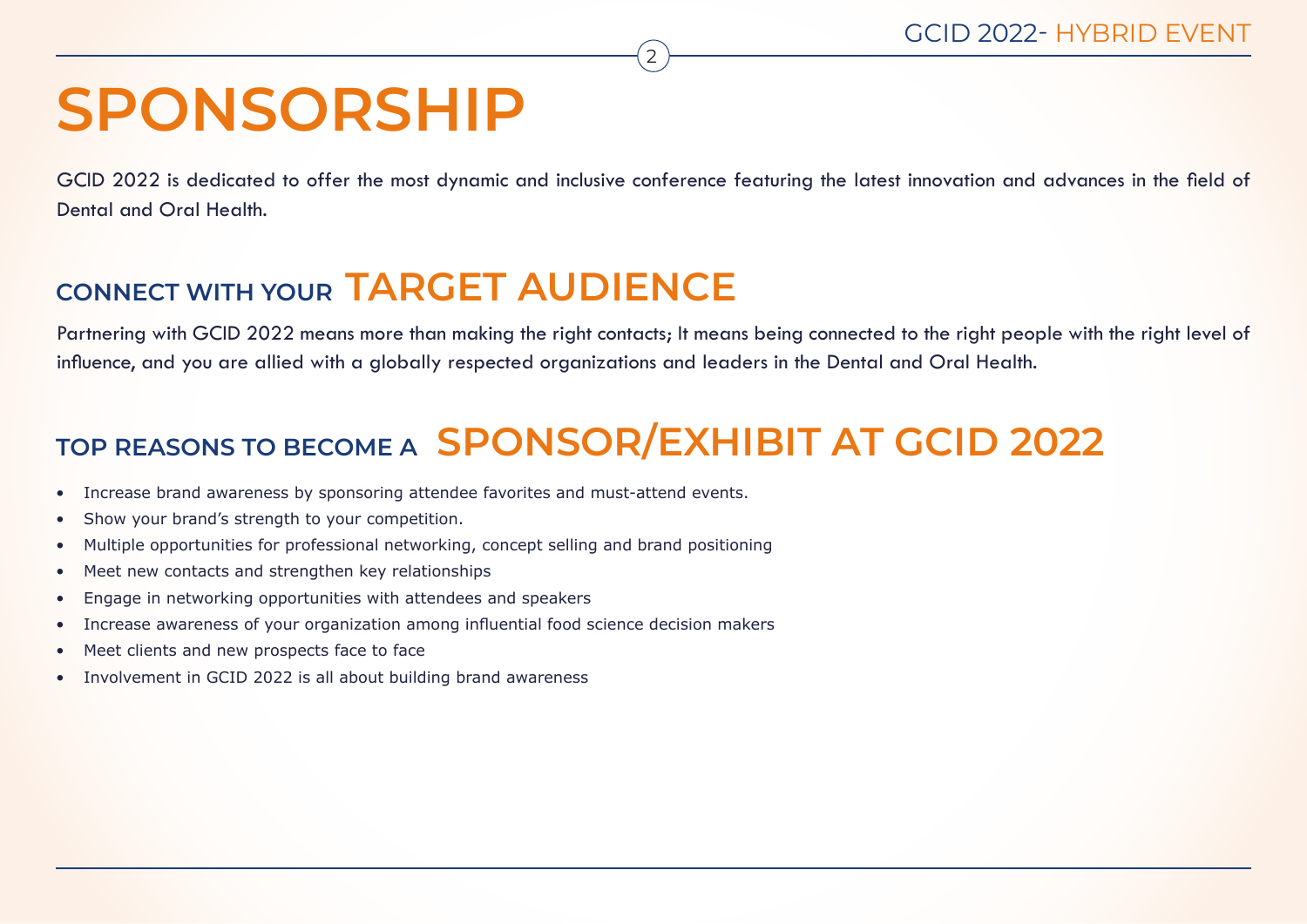#### GCID 2022- HYBRID EVENT

| <b>SPONSERSHIP TYPES</b>                         | <b>Platinum</b>                     | Gold                                | <b>Silver</b>                       | <b>Bronze</b>                       | <b>Exhibitor</b>                    |
|--------------------------------------------------|-------------------------------------|-------------------------------------|-------------------------------------|-------------------------------------|-------------------------------------|
| Cost (USD)                                       | \$7500                              | \$6000                              | \$5000                              | \$3000                              | \$2500                              |
| Complimentary registrations for all days         | 8                                   | 6                                   | $\overline{4}$                      | $\overline{2}$                      |                                     |
| <b>Exhibitor Booths</b>                          | $\overline{2}$                      |                                     | 1                                   |                                     |                                     |
| <b>Booth Size</b>                                | $3mt \times 3mt$                    | $3mt \times 3mt$                    | $3mt \times 3mt$                    | $3mt \times 3mt$                    | $3mt \times 3mt$                    |
| Logo in Conference Programme                     | Prominent logo                      | Medium logo                         | Medium logo                         | Small logo                          | Small logo                          |
| Logo on conference website                       | Logo and link to<br>sponsor website | Logo and link to<br>sponsor website | Logo and link to<br>sponsor website | Logo and link to<br>sponsor website | Logo and link to<br>sponsor website |
| Logo on conference materials                     | Prominent logo                      | Prominent logo                      | n/a                                 | n/a                                 | n/a                                 |
| Promotional material in delegate bags            | Yes                                 | <b>Yes</b>                          | Yes                                 | <b>Yes</b>                          | n/a                                 |
| About Company Ad in Conference Proceedings       | One full page                       | One full Page                       | <b>Half Page</b>                    | Half page                           | <b>Half Page</b>                    |
| Conference signage                               | Two                                 | One                                 | n/a                                 | n/a                                 | n/a                                 |
| Showcase a video during conference break timings | Yes                                 | Yes                                 | Yes                                 | Yes                                 | Yes                                 |
| Social media mentions                            | Yes                                 | Yes                                 | Yes                                 | Yes                                 | Yes                                 |
| <b>Certificate of Appreciation</b>               | Yes                                 | Yes                                 | Yes                                 | Yes                                 | Yes                                 |

3

#### **Other Sponsorships**

Conference Bag: \$ 1500 Organization logo and conference logo on front of bag Conference Lanyard: \$ 1000 Organization logo on the conference attendee lanyard

Conference Program Book: \$ 1000 Half-page advertisement on back cover of program book Bag Insert: \$ 1500 Company flyer in Conference bag